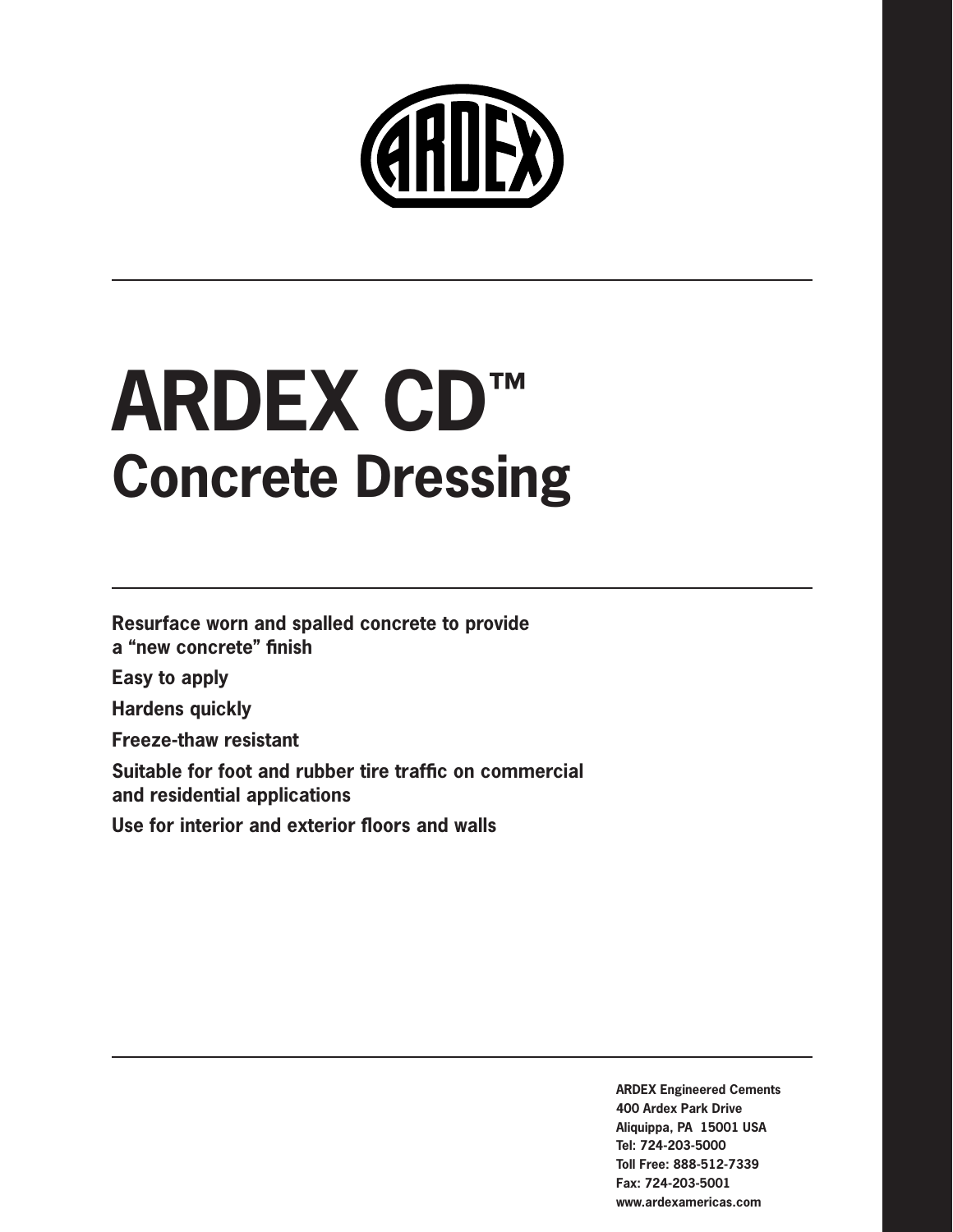# **ARDEX CD™ Concrete Dressing**

# **Description and Usage**

ARDEX CD™ is a concrete resurfacing compound modified with high-performance polymers for exceptional bond strength. Formulated from a blend of Portland cement and other hydraulic cements, ARDEX CD can be used over the surface of existing concrete to produce a new wear layer as well as to fill in small surface defects, such as spalls and gouges. Ideal for sidewalks, patios, plazas, courtyards, walkways, driveways, parking garages, pool decks and most vertical concrete surfaces. When mixed with water, the result is a creamy, smooth, slurry consistency that can be applied by trowel, squeegee or hopper gun. Once applied, ARDEX CD can be broom textured before it sets for a reduced-slip surface.

#### **Substrate Preparation**

All concrete substrates must be structurally sound, solid, thoroughly clean and free of any form release, sealers or paints, patching compounds, dust, dirt, oils and any other contaminant that could act as a bond breaker. If necessary, mechanically clean the floor down to sound, solid concrete by shot blasting, grinding or similar. High-pressure (5000 psi) power washing may also be used to remove dust, dirt and debris, though the concrete must then be allowed to dry thoroughly before proceeding. Overwatered, frozen or otherwise weak concrete surfaces must also be cleaned down to sound, solid concrete by mechanical methods. Acid etching, adhesive removers, solvents and sweeping compounds are not acceptable means of cleaning the substrate. The use of sanding equipment is not an effective method to remove curing and sealing compounds. Clean debris out of expansion joints and tape or mask the joints off to prevent ARDEX CD from filling the joint. Use a lawn edger to clean around the walk or driveway, as well as around planter boxes and landscaped areas. Substrates must be dry for a successful installation.

The concrete substrate must be absorbent to receive ARDEX CD. Any additional preparation required to achieve this must likewise be mechanical.

Substrate and ambient temperatures must be a minimum of 50°F (10°C) for the installation of ARDEX products.

Please note that when removing existing flooring, any asbestos-containing materials should be handled and disposed of in accordance with applicable federal, state and local regulations.

For more detailed information on substrate preparation, please refer to the ARDEX Substrate Preparation Brochure at www.ardexamericas.com.

# **Recommended Tools**

Mixing buckets, margin trowel, steel trowel, fine or medium-bristle finishing broom, 3" paintbrush (for edging), squeegee, hopper gun (where required), ARDEX T-2 Ring Mixing Paddle, a 1/2" (12 mm) heavy-duty drill (min. 650 rpm).

# **Joints and Moving Cracks**

Under no circumstances should ARDEX CD be installed over any joints or any moving cracks. All existing expansion joints, isolation joints, construction joints and control joints (saw-cuts), as well as any moving cracks, must be honored up through the topping by installing a flexible sealing compound specifically designed for use in moving joints, such as ARDEX ArdiSeal™ Rapid Plus. Failure to do so may result in cracking and/or disbonding of the topping. Even the slightest amount of movement in a control joint will cause the ARDEX CD to show a hairline crack in a pattern reflective of the joint.

ARDEX cannot be responsible for problems that arise from joints, existing cracks or new cracks that may develop after the system has been installed.

## **Dormant Cracks**

Before proceeding with the installation, all dormant cracks must be prefilled with a fully rigid, high-modulus, 100% solids material, such as ARDEX ArdiFix™. Please note that the repair material must be sand broadcast to refusal while still fresh and allowed to cure fully prior to removing all excess sand.

The filling of dormant cracks as described above is recommended to help prevent the cracks from showing through the dressing. However, should movement occur, cracks will reappear.

#### **Priming**

No priming is required over standard absorbent concrete. However, to minimize the potential for pinholes forming in ARDEX CD installed over highly absorbent concrete, as well as to increase the working time of the ARDEX CD, the concrete can first be primed with ARDEX CG™ Concrete Guard™ diluted 1:1 with water. Allow the primer coat to dry thoroughly (min. 3 hours depending upon jobsite conditions) and proceed with the installation of ARDEX CD using the normal installation practices outlined below.

## **Mixing and Application**

For one 40 lb. (18 kg) bag of ARDEX CD, use 5 quarts (4.75 liters) of clean water. Pour the water in the mixing container first, and then add the ARDEX CD. To mix smaller quantities by hand, use 2.75 parts powder to 1 part of water by volume. **Do not overwater!** Use a margin trowel and mix vigorously for 2 to 3 minutes. For best results,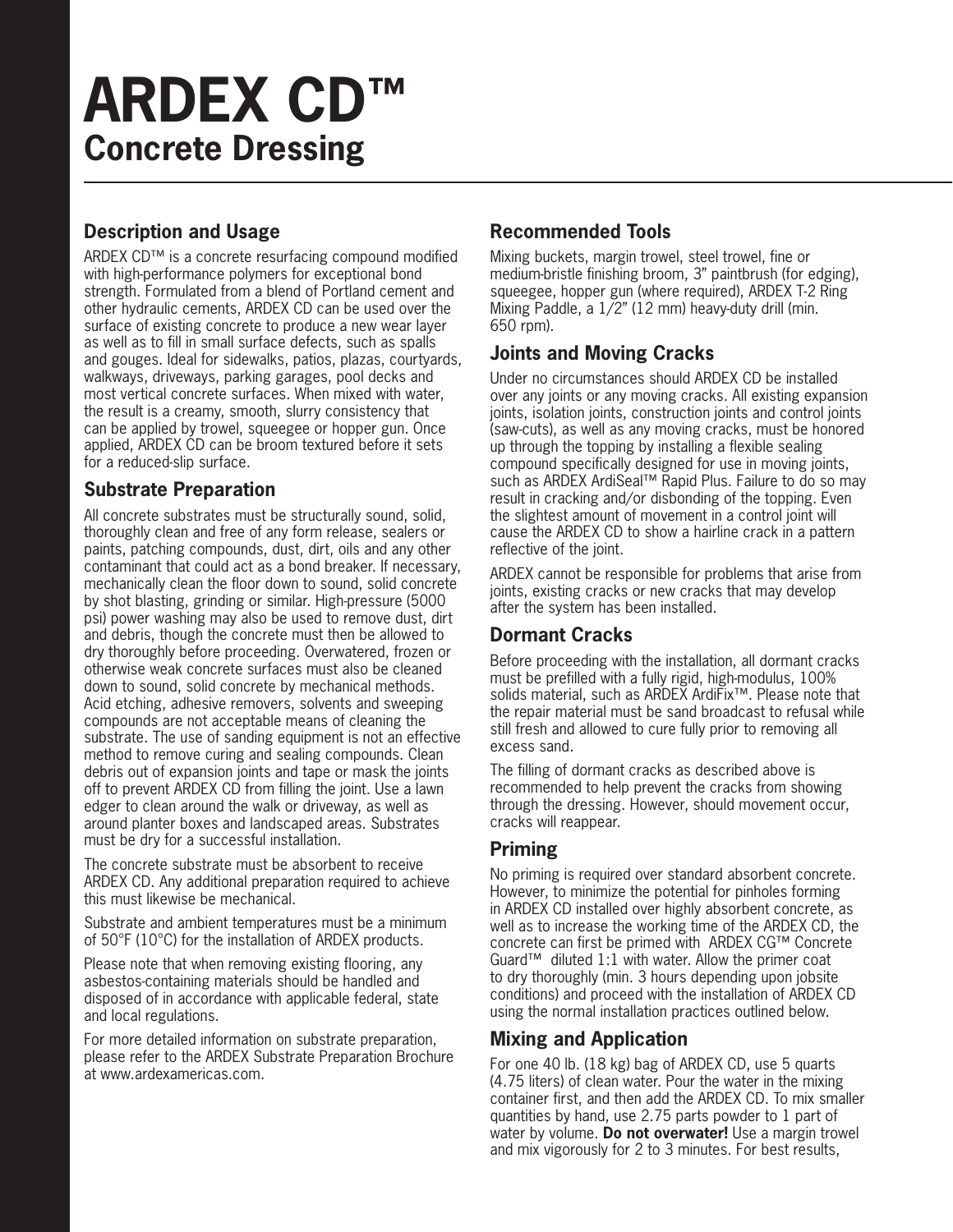mix with an ARDEX T-2 Ring Mixing Paddle and 1/2" (12 mm) heavy-duty drill (min. 650 rpm). Mix thoroughly to obtain a lump-free consistency.

The pot life of ARDEX CD is approximately 30 minutes at 70°F (21°C). If the product begins to set in the bucket within this time, remix before using. **Do not add more water!** In warm weather, use cold water to extend the working time.

Pour the mix onto an area of concrete and flat trowel, squeegee or broom it onto the surface while applying enough pressure to ensure good dressing-to-concrete contact. Maintain a "wet edge" during installation to help minimize natural color variations that can occur between sections. Immediately apply a light broom-finish to achieve the desired texture, working in areas small enough to permit finishing without walking on the freshly installed dressing. ARDEX CD has a working time of approximately 10 to 15 minutes, depending on jobsite conditions.

On vertical surfaces such as walls or stair faces, trowel, brush or spray the dressing using a hopper gun directly onto the prepared area. Smooth or brush the material to the desired finish.

For minor patching, filling small holes, gouges or spalls (up to  $1$ "  $[25 \text{ mm}]$  diameter and  $1/2$ "  $[12 \text{ mm}]$  deep), mix 4 parts powder to 1 part water by volume and apply to the prepared surface with a flat steel trowel or putty knife. Repair areas should be allowed to set firmly (30 to 45 min. at 70°F/21°C) before applying the finish coat of the dressing. Cool ambient and surface temperatures will slow setting time. For larger or deeper repairs, use ARDEX CP™ Concrete Patch.

#### **Thickness of Application**

ARDEX CD is to be installed in as thin a layer as can be placed while getting full coverage. Typical installation thickness ranges from  $1/16$ " up to  $1/8$ " (1.5 to 3 mm), and ARDEX CD can be applied at a thickness of up to 1/2" (12 mm) in small, well-defined areas (see above). Please note that thicker areas will take longer to set than a dress coat, and will reduce the overall coverage.

#### **Color**

ARDEX CD is formulated from Portland cement and other hydraulic cements and is available in gray. As concrete color and jobsite conditions vary widely, it is not intended that this will match the color of the concrete being resurfaced or an adjacent concrete pad. Jobsite conditions such as direct sunlight and wind, as well as the surface of the dressing being exposed to moisture before it often completely sets, can lead to color variations in the appearance of the dressing. Should this occur, it often can be corrected completely by pre-wetting the surface of the discolored dressing and misting it with a vinegar solution diluted with 3 parts water. Allow the vinegar to stand on

the surface for a minimum of 10 minutes without allowing it to dry. Rinse clean and allow to dry thoroughly. Should the condition persist, a pigmented sealer such as ARDEX CG Gray can be used. Consult the ARDEX Technical Service Department for additional information.

#### **Curing**

Although ARDEX CD requires no special curing procedures, avoid applying this product if rain is expected within 6 to 8 hours or freezing temperatures could occur within 24 hours of application. As with any cementitious material, these conditions can alter the appearance and performance of the dressing.

#### **Wear Surfaces**

As is the case with all concrete surfaces, ARDEX CD should be sealed with a waterborne, breathable concrete sealer to prevent dusting and to help resist damage from standing water, salt and oil, as well as staining and marking. ARDEX CD can be sealed as soon as the dressing hardens sufficiently to work on without damaging the surface. ARDEX recommends the use of ARDEX CG.

#### **Reflective Cracking**

ARDEX CD is formulated as a highly durable, nonstructural wear surface. As such, it is important to note that no one can predict with 100% accuracy the appearance of cracking in a non-structural topping. While there can be several causes for cracking, it must first be understood that the installation of thin layers of non-structural toppings are not capable of restraining movement in the structural slab, which could lead to reflective cracking. Areas most likely to telegraph include those with deflection of a concrete slab, vibration of a concrete slab in metropolitan areas due to truck traffic and subways, high rise buildings that sway or "rack" in the wind, existing cracks in the floor, control joints or saw-cuts, expansion joints and small cracks off of the corners of metal inserts such as electrical boxes or vents in the floor. We know of no method to prevent this telegraphing from occurring.

#### **Notes**

#### FOR PROFESSIONAL USE ONLY.

The pot life of ARDEX CD is approximately 30 minutes at 70°F (21°C), while the working time is approximately 10 to 15 minutes. Pot life and working time will vary with ambient temperatures.

Always install an adequate number of properly located test areas, including the sealer and any desired colorants, to determine the suitability and aesthetic value of the products for the intended use. As sealers vary, always contact and rely upon the sealer manufacturer for specific directives regarding intended end use of the product.

ARDEX CD is intended for resurfacing interior and exterior concrete in residential and commercial applications subject